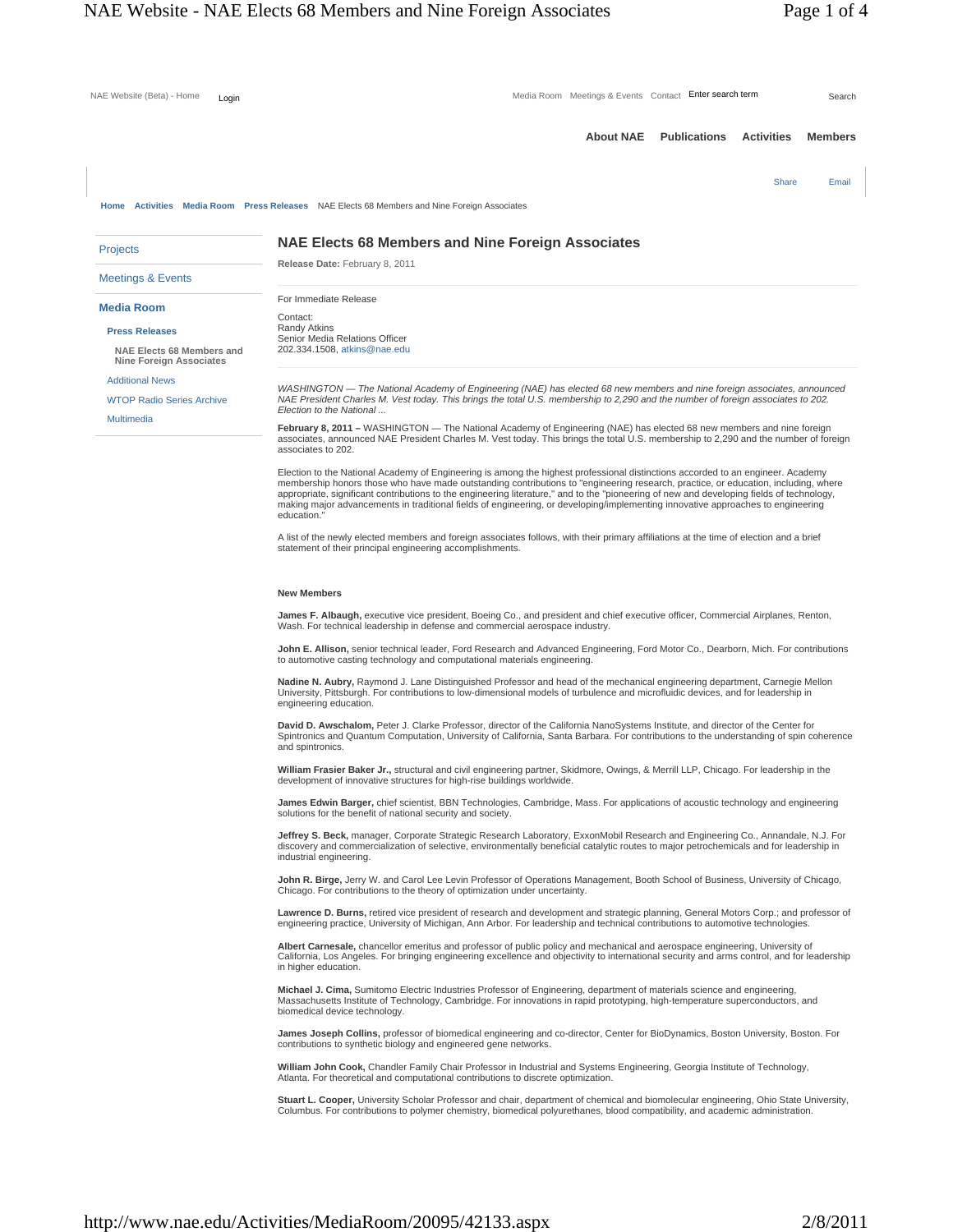**Armen Der Kiureghian,** Taisei Professor of Civil Engineering, University of California, Berkeley. For contributions to risk and reliability<br>and earthquake engineering to advance the practice of civil and structural engine

**Susan T. Dumais,** principal researcher, adaptive systems and interaction group, Microsoft Research, Redmond, Wash. For innovation and leadership in organizing, accessing, and interacting with information.

**Daniel C. Edelstein,** IBM Fellow and manager, BEOL Technology Strategy, IBM T.J. Watson Research Center, Yorktown Heights, N.Y. For contributions to implementation of copper/low-dielectric chip interconnects.

**Abbas Firoozabadi,** senior scientist and director, Reservoir Engineering Research Institute, Palo Alto, Calif. For contributions to oil and gas recovery processes through application of surface science and thermodynamics.

**Christodoulos A. Floudas,** Stephen C. Macaleer '63 Professor in Engineering and Applied Science and professor of chemical and biological engineering, Princeton University, Princeton, N.J. For contributions to theory, methods, and applications of global optimization<br>in process systems engineering, computational chemistry, and molecular biology.

**Jacqueline Gail (Berg) Gish,** director of special projects, Northrop Grumman Aerospace Systems, Redondo Beach, Calif. For technical<br>and programmatic contributions to high-power diode-pumped solid state lasers for defense

**John C. Gore,** Hertha Ramsey Cress University Professor of Radiology and Radiological Sciences, Biomedical Engineering, Molecular<br>Physiology and Biophysics, and Physics; and director of the Center for Imaging Sciences, Va

**Linda G. Griffith,** professor of biological and mechanical engineering and director, Biotechnology Process Engineering Center,<br>Massachusetts Institute of Technology, Cambridge. For contributions to 3D functional biomateri transplant devices.

**Daniel M. Hancock,** vice president, Global Strategic Product Alliances, General Motors Corp., Pontiac, Mich. For contributions to automotive engines and transmissions and leadership in advanced powertrain technology and engineering education.

**James S. Harris Jr.,** James and Ellenor Chesebrough Professor of Electrical Engineering, Materials Science, and Applied Physics,<br>Stanford University, Stanford, Calif. For contributions to epitaxial growth of compound semi

**Chris T. Hendrickson,** Duquesne Light Company Professor of Engineering and co-director, Green Design Institute, Carnegie Mellon<br>University, Pittsburgh. For leadership and contributions in transportation and green design e

**Michael R. Hoffmann,** James Irvine Professor of Environmental Science, California Institute of Technology, Pasadena. For oxidative treatment technologies for the removal of organic and inorganic contaminants from water.

**Mark S. Humayun,** professor of ophthalmology, biomedical engineering, and cell and neurobiology, University of Southern California,<br>Los Angeles. For contributions to development and clinical implementation of the visual p

**Linos J. Jacovides,** retired director, Delphi Research Labs, Delphi Corp., Gross Pointe Farms, Mich. For research on the interactions<br>between power electronics and electrical machines in electric vehicles, hybrid electric

**Keith P. Johnston,** M.C. (Bud) and Mary Beth Baird Endowed Chair and Professor of Chemical Engineering, University of Texas,<br>Austin. For advances in science and technology of particles and colloids used in drug delivery, microelectronics, and energy applications.

**Min H. Kao,** chairman and chief executive officer, Garmin Ltd., Olathe, Kansas. For leadership in developing and commercializing compact GPS navigation systems.

**Henry Z. Kister,** senior fellow and director of fractionation technology, Fluor Corp., Aliso Viejo, Calif. For leadership in distillation technology and for transforming distillation troubleshooting into an engineering science.

**Daphne Koller,** professor, department of computer science, Stanford University, Stanford, Calif. For contributions to representation, inference, and learning in probabilistic models with applications to robotics, vision, and biology.

**Jindrich Kopecek,** Distinguished Professor of Pharmaceutics and Pharmaceutical Chemistry and Distinguished Professor of<br>Bioengineering, University of Utah, Salt Lake City. For contributions to the design of hydrogel bioma systems.

**Mark J. Kushner,** George I. Haddad Collegiate Professor and director, Michigan Institute for Plasma Science and Engineering, University of Michigan, Ann Arbor. For contributions to low-temperature plasmas for semiconductors, optics, and thin-film manufacturing.

**Cato T. Laurencin,** Van Dusen Endowed Chair in Academic Medicine; Distinguished Professor of Orthopaedic Surgery and Chemical, Materials, and Biomolecular Engineering; dean, School of Medicine; and vice president for health affairs, University of Connecticut, Farmington. For biomaterial science, drug delivery, and tissue engineering involving musculoskeletal systems, and for academic leadership.

**Fred C. Lee,** University Distinguished Professor, Bradley Department of Electrical and Computer Engineering, and director, Center for Power Electronics Systems, Virginia Polytechnic Institute and State University, Blacksburg. For contributions to high-frequency power conversion and systems integration technologies, education, industry alliances, and technology transfer.

**Henry M. Levy,** Wissner-Slivka Endowed Chair in Computer Science and Engineering and department chair, University of Washington, Seattle. For contributions to design, implementation, and evaluation of operating systems, distributed systems, and processor architectures.

**Donald Liu,** retired executive vice president and chief technology officer, American Bureau of Shipping, Houston. For finite-element techniques for ship structural designs and contributions to the principles for safer ships.

**Lester L. Lyles,** independent aerospace consultant, The Lyles Group, Vienna, Va. For leadership in advancing air and space technology and for national service in space exploration.

**Asad M. Madni,** retired president and chief technical officer, BEI Technologies, Inc.; and independent consultant, Los Angeles, Calif. For contributions to development and commercialization of sensors and systems for aerospace and automotive safety.

**Joanne M. Maguire,** executive vice president, Lockheed Martin Space Systems Co., Littleton, Colo. For individual and team leadership of successful space programs.

**Jitendra Malik**, Arthur J. Chick Professor of Electrical Engineering and Computer Science, University of California, Berkeley. For contributions to computer vision and image analysis.

**Ralph D. Masiello,** senior vice president and innovation director, KEMA Inc., Chalfont, Pa. For online analysis, operator training simulation, and modern market development for secure operation of electric power grids.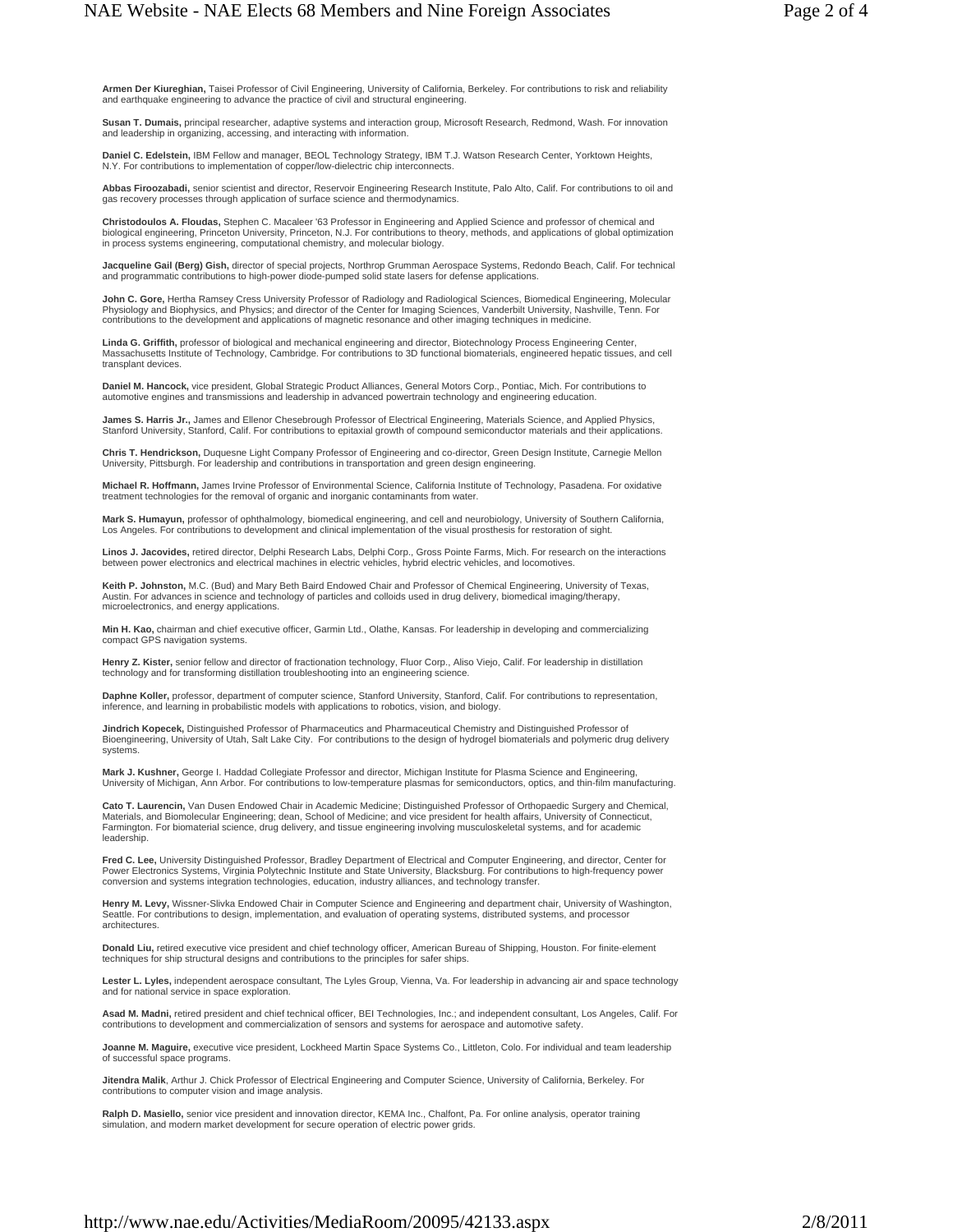**Nicholas William McKeown,** professor of electrical engineering and computer science, Stanford University, Stanford, Calif. For contributions to the design, analysis, and engineering of high-performance routers.

**Richard B. Miles,** professor, department of mechanical and aerospace engineering, Princeton University, Princeton, N.J. For development of laser-based flow field diagnostics and contributions to hypersonic testing technologies.

**Donald A. Norman,** Allen K. and Johnnie Cordell Breed Senior Professor in Design, professor of electrical engineering and computer science, and co-director of the Segal Design Institute, Northwestern University, Evanston, Ill. For development of design principles based<br>on human cognition that enhance the interaction between people and technology.

**Amedeo R. Odoni,** T. Wilson Professor of Aeronautics and Astronautics and professor of civil and environmental engineering,<br>Massachusetts Institute of Technology, Cambridge. For contributions and global leadership in air

**John Arthur Orcutt,** professor of geophysics and Distinguished Researcher, San Diego Supercomputer Center, Scripps Institution of<br>Oceanography, University of California, San Diego, La Jolla. For international leadership i infrastructure and environmental and geophysics research.

**Parker H. "Pete" Petit,** president, The Petit Group, Roswell, Ga. For developing and manufacturing the first home Sudden Infant Death Syndrome monitor and for pioneering pediatric home health care.

**Karsten Pruess,** senior scientist, earth sciences division, Lawrence Berkeley National Laboratory, Berkeley, Calif. For advances in modeling and engineering performance assessment of subsurface heat and mass transport processes.

**Ramamoorthy Ramesh,** Plato Malozemoff Chair Professor in Materials Science and Physics, University of California, Berkeley. For contributions to the science and technology of functional complex oxide materials.

**Aristides A.G. Requicha,** Gordon Marshall Chair in Engineering, University of Southern California, Los Angeles. For contributions to solid modeling and programmable automation at the macro- and nano-scales.

**Thomas J. Richardson,** vice president, engineering, Qualcomm-Flarion Technologies, Bridgewater, N.J. For contributions to error control coding theory and their application to multiple access wireless systems.

**Franklin D. Robinson,** retired president and chairman, Robinson Helicopter Co., Torrance, Calif. For the conception, design, and manufacture of low-noise, low life-cycle cost, and high-reliability helicopters.

**John A. Rogers,** Lee J. Flory-Founder Chair in Engineering, department of materials science and engineering, University of Illinois, Urbana-Champaign. For novel electronic and optoelectronic devices and systems.

**Ares J. Rosakis,** Theodore von Kármán Professor of Aeronautics and professor of mechanical engineering, and chair, division of engineering and applied science, California Institute of Technology, Pasadena. For discovery of intersonic rupture, contributions to<br>understanding dynamic failure, and methods to determine stresses in thin-film structures.

**Joan B. Rose,** Homer Nowlin Endowed Chair of Water Research, co-director of the Center for Water Sciences, and co-director of the Center for Advancing Microbial Risk Assessment, Michigan State University, East Lansing. For contributions to improving water quality safety and public health.

**Joseph C. Salamone,** chief scientific officer, Rochal Industries LLP, San Antonio. For advances in ophthalmological devices and wound healing therapies and for distinguished academic and professional service.

**Fred B. Schneider,** Samuel B. Eckert Professor of Computer Science, Cornell University, Ithaca, N.Y. For contributions to the design of trustworthy and secure computer systems.

**Terrence J. Sejnowski,** Francis Crick Professor and director of the Computational Neurobiology Laboratory, Salk Institute for Biological Studies, La Jolla, Calif. For contributions to artificial and real neural network algorithms and applying signal processing models to neuroscience.

**Alexander J. Smits,** Eugene Higgins Professor of Mechanical and Aerospace Engineering and chair, mechanical and aerospace engineering, Princeton University, Princeton, N.J. For contributions to the measurement and understanding of turbulent flows, fluids engineering, and education.

**James C. Stevens,** research fellow in core research and development, Dow Chemical Co., Freeport, Texas. For contributions to the discovery and commercialization of polyolefins and polyolefin products.

**John M. Undrill,** independent consultant, John Undrill LLC, Scotia, N.Y. For the development and application of testing methods and power system analysis tools in the electric utility industry.

**Wallace R. Wade,** consultant; and retired chief engineer and technical fellow, Powertrain Systems Technology and Processes, Ford Motor Co., Novi, Mich. For implementation of low-emission technologies in the automotive industry.

**Yulan Wang,** founder, chairman, and chief executive officer, InTouch Health, Santa Barbara, Calif. For creation of remotely operated surgical robots and telemedicine devices.

**Mihalis Yannakakis,** Percy K. and Vida L. W. Hudson Professor of Computer Science, Columbia University, New York City. For contributions to algorithms and computational complexity.

**Gregory J. Yurek,** founder, chairman of the board, president, and chief executive officer, American Superconductor Corp., Devens, Mass. For engineering and leadership in development of high-temperature superconductor commercial products.

**Mark D. Zoback,** Benjamin M. Page Professor of Geophysics, Stanford University, Stanford, Calif. For advances in the application of geomechanics to oil and gas production, geothermal stimulation, and carbon dioxide sequestration.

## **New Foreign Associates**

**Ronald Bullough,** consultant, Goring, Reading, U.K. For contributions to understanding irradiation effects in solids and leadership in nuclear technology.

**M. Elizabeth Cannon,** president, University of Calgary, Calgary, Alberta. For innovative use of GPS data for a wide range of applications and for pioneering the field of geomatics.

**Guilherme de Oliveira Estrella,** director of exploration and production, Petróleo Brasileiro S.A. Petrobras, Rio de Janiero. For leadership in development of deepwater technology and discovery of giant oil fields offshore Brazil in the pre-salt formations.

**Prabha S. Kundur,** president, Kundur Power Systems Solutions Inc., Toronto. For contributions to modeling and control techniques to enhance the stability and reliability of large electric power systems.